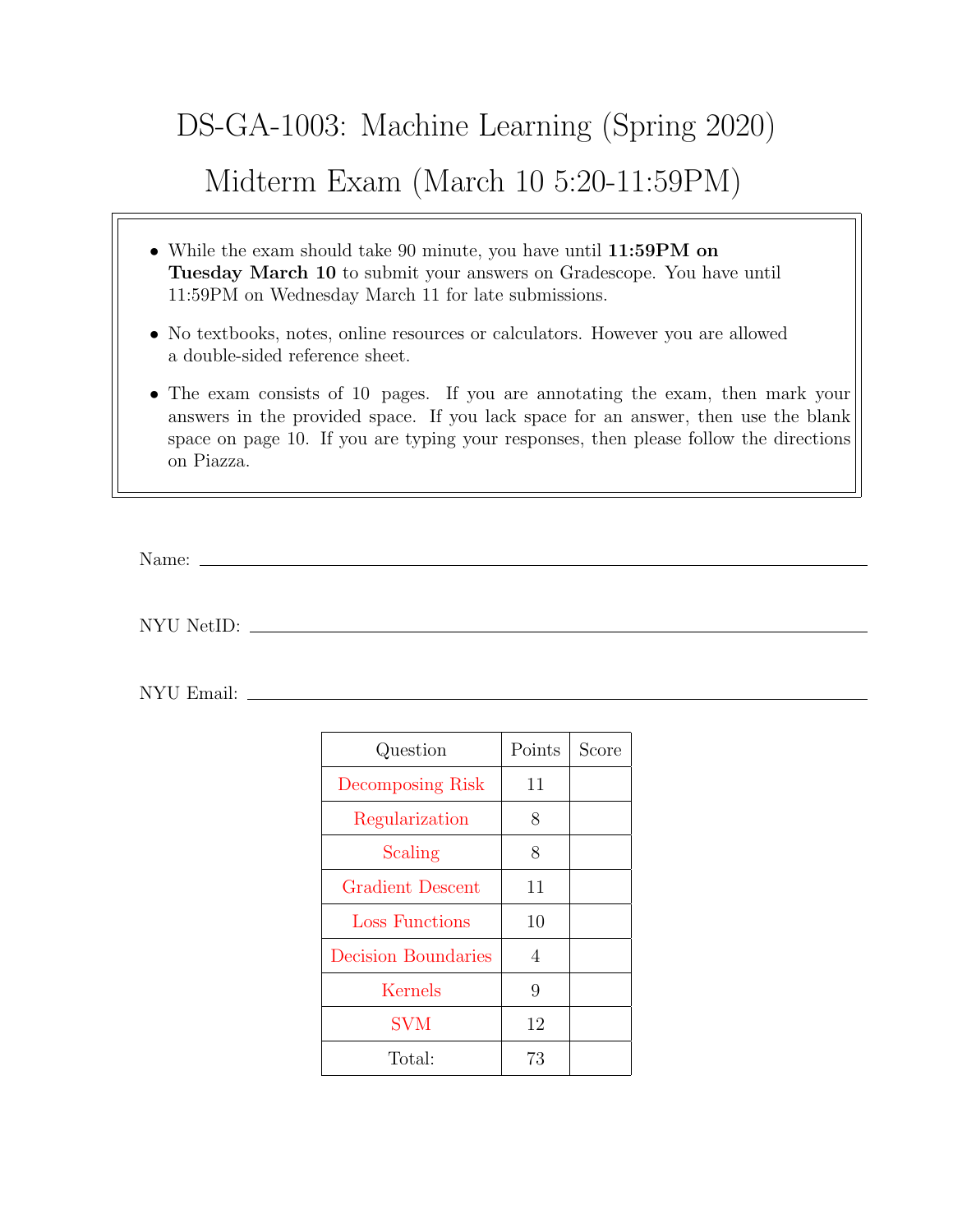- <span id="page-1-0"></span>1. Consider input space  $\mathcal{X}$ , output space  $\mathcal{Y}$  and action space  $\mathcal{A}$ . Fix a loss function  $\ell$  on  $\mathcal{A} \times \mathcal{Y}$ . Consider hypothesis space F of functions from X to A. Fix a sample S drawn from  $\mathcal{X} \times \mathcal{Y}$ . Take
	- $f^* = \operatorname{argmin}$  $\mathbb{E} \left[ \ell(f(x), y) \right]$
	- f •  $f_{\mathcal{F}} = \operatorname{argmin}$  $\mathbb{E} \left[ \ell(f(x), y) \right]$

f∈F

•  $\hat{f} = \text{argmin}$  $f \in \mathcal{F}$ 1  $\frac{1}{m}\sum_{i=1}^m \ell(f(x_i), y_i)$ 



where  $m$  is the number of samples in  $S$ .

- (a) Recall that the approximation error is the difference of risks  $R(f_{\mathcal{F}}) R(f^*)$ .
	- i. (1 point) The approximation error is
		- $\Box$  Positive or Zero  $\Box$  Negative or Zero  $\Box$  Cannot be Determined
	- ii. (1 point) The approximation error is

 $\Box$  Random  $\Box$  Non-Random  $\Box$  Cannot be Determined

iii. (1 point) If we increase the size of  $\mathcal{F}$ , then the approximation error is

 $\Box$  Increased or Unchanged  $\Box$  Decreased or Unchanged Cannot be Determined

iv. (1 point) If we increase the size of S, then the approximation error is

 $\Box$  Changed  $\Box$  Unchanged  $\Box$  Cannot be Determined

v. (1 point) Do we need to know the data generating distribution to compute the approximation error?

 $\Box$  True  $\Box$  False

- (b) Recall that the estimation error is the difference of risks  $R(\hat{f}) R(f_{\mathcal{F}})$ .
	- i. (1 point) The estimation error is
		- $\Box$  Positive or Zero  $\Box$  Negative or Zero  $\Box$  Cannot be Determined
	- ii. (1 point) For fixed sample  $S$ , the estimation error is
		- $\Box$  Random  $\Box$  Non-Random  $\Box$  Cannot be Determined
	- iii. (1 point) If we increase the size of  $\mathcal{F}$ , then the estimation error is
		- $\Box$  Increased or Unchanged  $\Box$  Decreased or Unchanged  $\square$  Cannot be Determined
	- iv. (1 point) If we increase the size of  $S$ , then the estimation error is  $\Box$  Changed  $\Box$  Unchanged  $\Box$  Cannot be Determined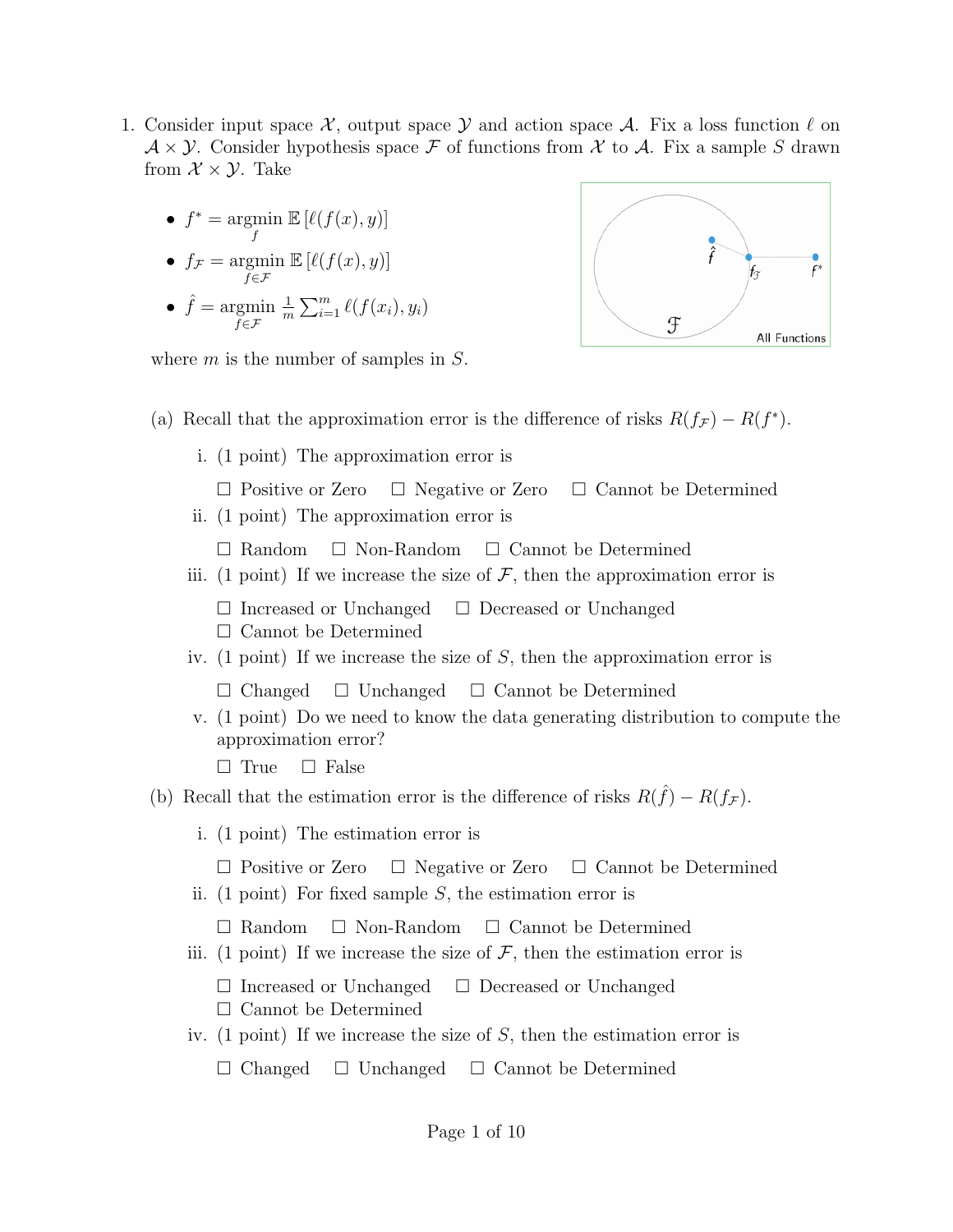- v. (1 point) Do we need to know the data generating distribution to compute approximation error
	- $\Box$  True  $\Box$  False
- (c) (1 point) For some models like Lasso Regression, we have different approaches to fitting the training data. Each approach attempts to find  $\widehat{f}$ . Does the choice of the approach affect

 $\Box$  Approximation Error  $\Box$  Estimation Error  $\Box$  Neither

<span id="page-2-0"></span>2. (a) We have a dataset  $\mathcal{D} = \{(0, 1), (1, 4), (2, 3)\}\$ that we fit by minimizing an objective function of the form:

$$
J(\alpha_0, \alpha_1) = \lambda_1 (\alpha_0 + \alpha_1) + \lambda_2 (\alpha_0^2 + \alpha_1^2) + \sum_{i=1}^3 (\alpha_0 + \alpha_1 x_i - y_i)^2,
$$

and the corresponding fitted function is given by  $f(x) = \alpha_0 + \alpha_1 x$ . We tried four different settings of  $\lambda_1$  and  $\lambda_2$ , and the results are shown below.



For each of the following parameter settings, give the number of the plot that shows the resulting fit.

- i. (2 points)  $\qquad \qquad \lambda_1 = 0$  and  $\lambda_2 = 2$ .
- ii. (2 points) λ<sup>1</sup> = 0 and λ<sup>2</sup> = 0.
- iii. (2 points) \_\_\_\_\_\_\_\_\_  $\lambda_1 = 0$  and  $\lambda_2 = 10$ .
- iv. (2 points) λ<sup>1</sup> = 5 and λ<sup>2</sup> = 0.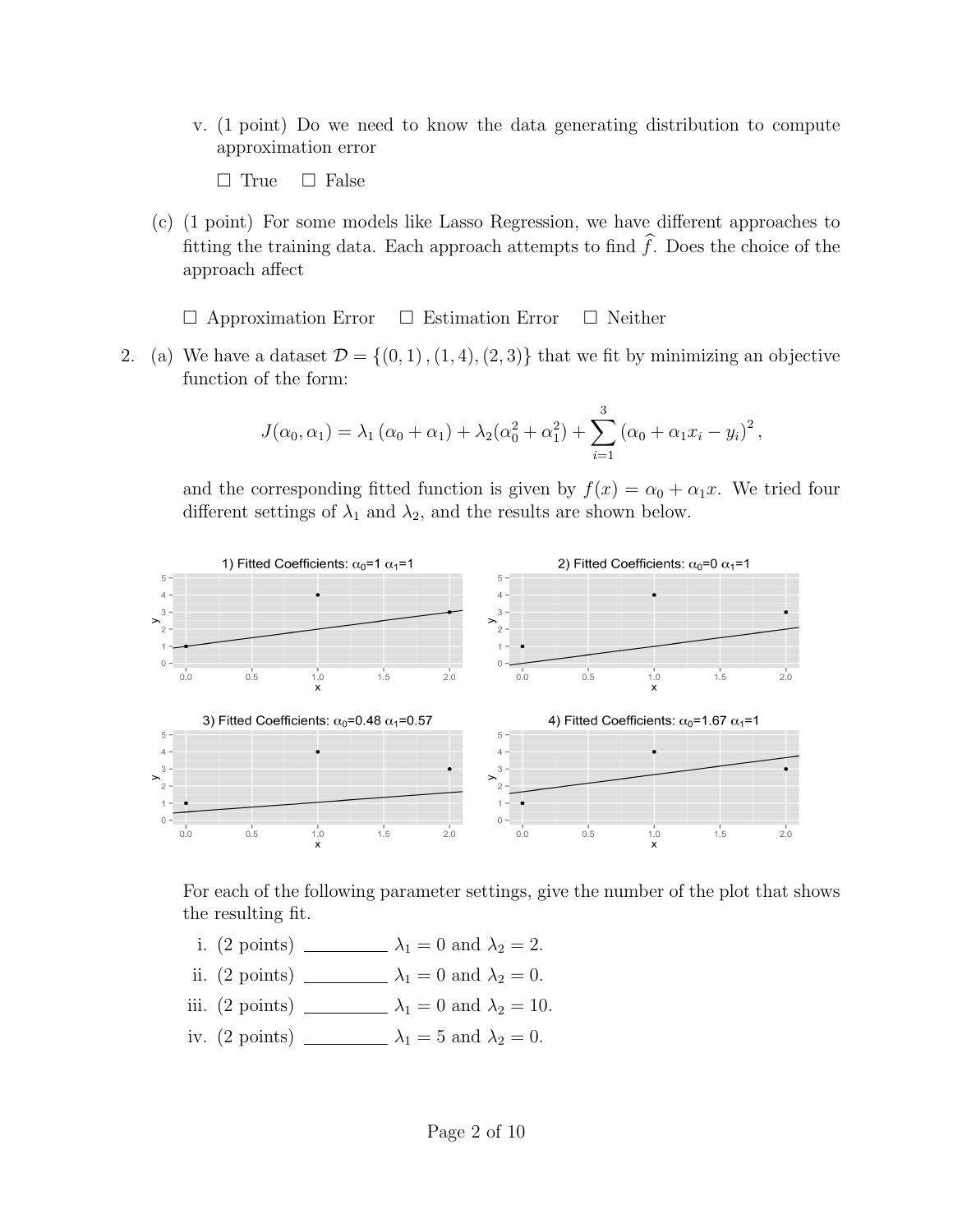- <span id="page-3-0"></span>3. Suppose we have input space  $\mathcal{X} = \{-1.5, -0.5, 0.5, 1.5\} \times \{-0.001, 0.001\}$ , output space  $\mathcal{Y} = \{-1, 1\}$  and action space R. Assume the following about the data generating distribution
	- Y coordinate has equal probability of being  $-1, 1$
	- $X_1$  coordinate has equal probability of being  $\{-1.5, -0.5, 0.5, 1.5\}$ .  $X_1$  is related to Y through  $X_1 = Y - 0.5Z$  where  $Z = \pm 1$  with equal probability
	- $X_2$  has equal probability of being  $\{-0.001, 0.001\}$ .  $X_2$  is related to Y through  $X_2 = Y/1000$

Suppose we have Ridge Regression with  $m$  samples

$$
J(\mathbf{w}) = \lambda (w_1^2 + w_2^2) + \frac{1}{m} \sum_{i=1}^m \left( w_1 x_1^{(i)} + w_2 x_2^{(i)} - y_i \right)^2
$$

We're trying to decide between weights  $\mathbf{w}_{\text{accurate}} = [0, 1000]$  and  $\mathbf{w}_{\text{small}} = [1, 0]$ .

- (a) (2 points) What is the value of  $J(\mathbf{w}_{\text{accurate}})$ ?
	- $\Box$  1000 $\lambda$   $\Box$  1000 $\Box$  1000 $\lambda$   $\Box$  1000<sup>2</sup>
- (b) (2 points) For large values of  $m$ , the empirical risk

$$
\frac{1}{m} \sum_{i=1}^{m} \left( w_1 x_1^{(i)} + w_2 x_2^{(i)} - y_i \right)^2
$$

approximates the statistical risk

$$
\mathbb{E} [(w_1X_1 + w_2X_2 - Y)^2].
$$

Use the statistical risk to approximate the value  $J(\mathbf{w}_{small})$ .

 $\Box$  0.5 +  $\lambda$   $\Box$  0.25 +  $\lambda$   $\Box$  1 +  $\lambda$   $\Box$  0.75 +  $\lambda$ 

(c) (2 points) Using your answers above, determine  $\lambda^*$  such that we would choose  $\mathbf{w}_{\text{small}}$ for any  $\lambda > \lambda^*$ .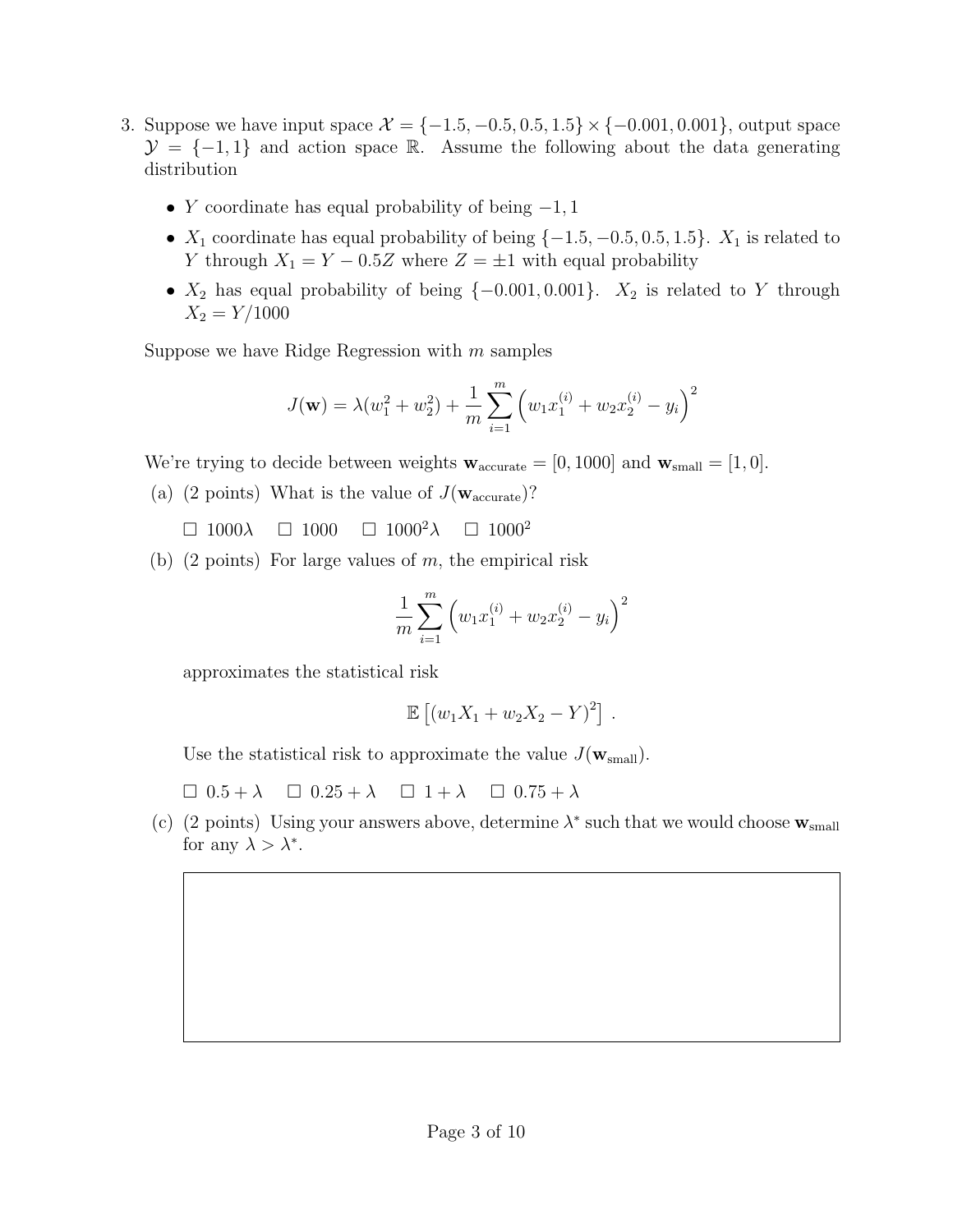(d) (2 points) For most values of  $\lambda$ , we would choose  $\mathbf{w}_{\text{small}}$ . How could we transform the features to avoid choosing the less accurate weights?

<span id="page-4-0"></span>4. Momentum is a variation of gradient descent where we include the gradient at a previous iteration in the current iteration. The update rule is

$$
\mathbf{w}^{(t+1)} = \mathbf{w}^{(t)} - \alpha \frac{\partial L}{\partial \mathbf{w}} \left( \mathbf{w}^{(t)} \right) - \gamma \frac{\partial L}{\partial \mathbf{w}} \left( \mathbf{w}^{(t-1)} \right)
$$

Here L is the objective function and  $\alpha, \gamma > 0$  are the learning rates. Assume for iteration  $t = 0$  and  $t = -1$ , we set  $\mathbf{w}^{(t)} = w_0$  the initial guess.

<span id="page-4-1"></span>

Figure 1: Graph of objective function L

- (a) Refer to the chart in Figure [1.](#page-4-1)
	- i. (1 point) Assuming that w starts in a flat region that is not a minimum and  $\alpha > 0$ , will the basic gradient descent algorithm terminate at a minimum? Note that the basic gradient descent algorithm is the momentum gradient descent algorithm with  $\gamma = 0$ 
		- $\Box$  Yes with enough iterations  $\Box$  Maybe  $\Box$  Never
	- ii. (1 point) Assuming that **w** starts in a sloped region and  $\alpha > 0$ , will the basic gradient descent algorithm terminate at a minimum?

 $\Box$  Yes with enough iterations  $\Box$  Maybe  $\Box$  Never

- iii. (1 point) Assuming that w starts in a flat region that is not a minimum and both  $\alpha > 0$  and  $\gamma > 0$ , will the momentum gradient descent algorithm terminate at a minimum?
	- $\Box$  Yes with enough iterations  $\Box$  Maybe  $\Box$  Never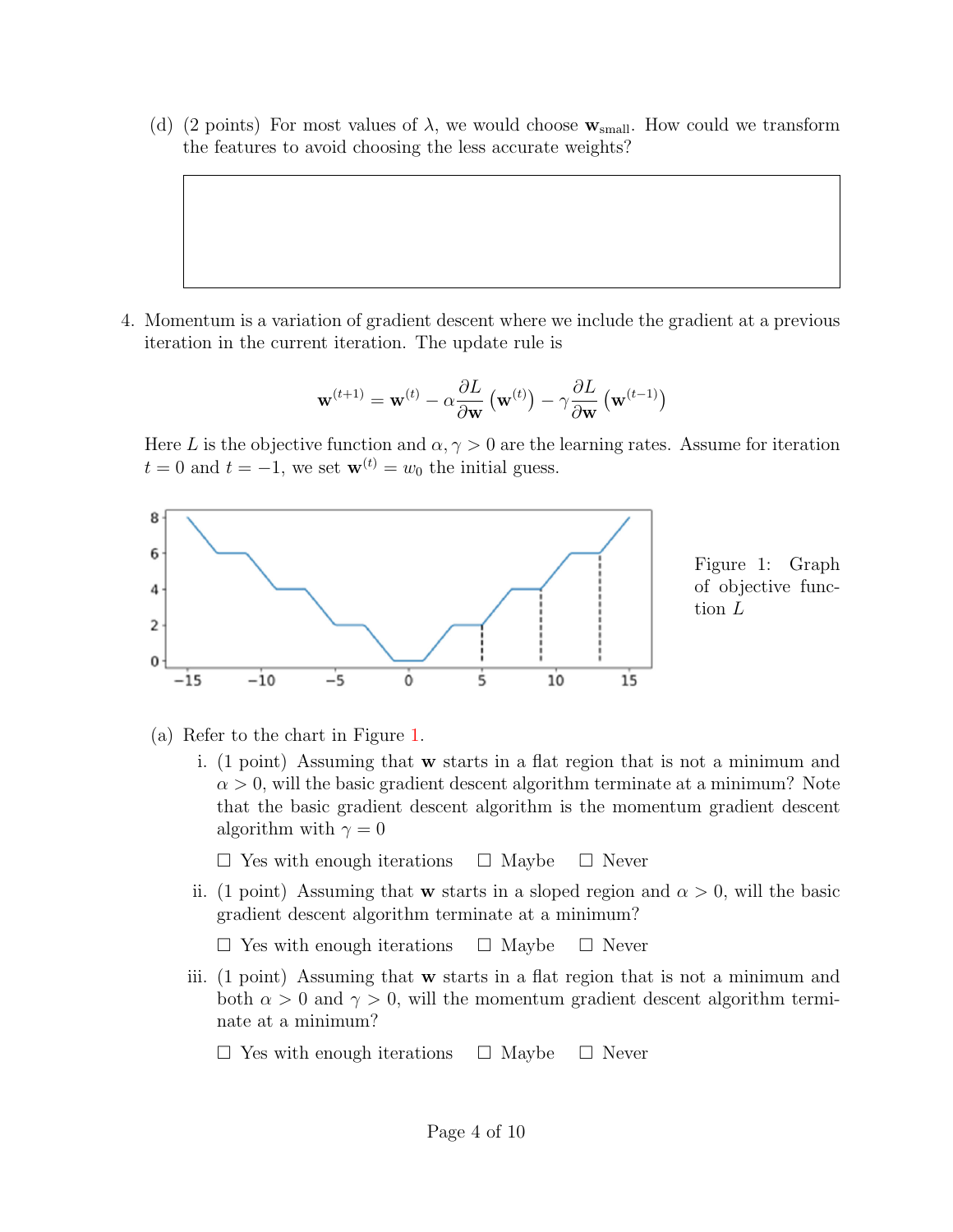iv. (1 point) Assuming that w starts in a sloped region and both  $\alpha > 0$  and  $\gamma > 0$ , will the momentum gradient descent algorithm terminate at a minimum?

 $\Box$  Yes with enough iterations  $\Box$  Maybe  $\Box$  Never

v. (1 point) Is  $L(\mathbf{w})$  convex?

 $\Box$  Yes  $\Box$  No  $\Box$  No, but  $-L(\mathbf{w})$  is convex  $\Box$  No, but  $L(-\mathbf{w})$  is convex

(b) (6 points) Fill in the twelve blanks in the code with the following variables to implement gradient descent with momentum.

| W |                                         | $w_{\text{prev}} \mid \text{num\_iter} \mid w0$ |  |
|---|-----------------------------------------|-------------------------------------------------|--|
|   | $temp \mid alpha \mid gamma \mid range$ | len                                             |  |

Note that the same variable can be used multiple times. Some variables may not be used at all. Only use one variable per blank.

```
1 def grad (X, y, w):
2 ''' Returns gradient dL/dw at w
3 X: matrix , training data features
4 y: vector , training data labels
5 W: vector, weights '''
6
7 def grad_desc_momentum (X, y, num\_iter, alpha, gamma, w0):
8 ''' Returns weights w computed after num_iter iterations.
9 X: matrix, training data features
10 y: vector, training data labels
11 num_iter: number, number of iterations to run
12 alpha: number, learning rate
13 gamma: number, learning rate for momentum
14 w0: weights for t=0 and t=-1 '''
15
16 W, W_Pprev = ______ <i>_______, ______ <ii>______
17 for ___ < iii > _____ in ____ < iv > ____ ( _________ <v > _______ ) :
18 g = \text{grad}(X, y, w)19 m = \text{grad}(X, y, \dots, Z)20 __ < vii > ___ , ___ < viii > ___ = ___ < ix > ____ - ___ <x > ___ * g \
21 - __ < xi > ___ * m , ____ < xii > ___
22 return w
```

| ii.  | Vl.                   | Х.                |
|------|-----------------------|-------------------|
| iii. | $\cdot \cdot$<br>Vll. | Xl.               |
| iv.  | $\cdots$<br>VIII.     | $\cdot$ .<br>XII. |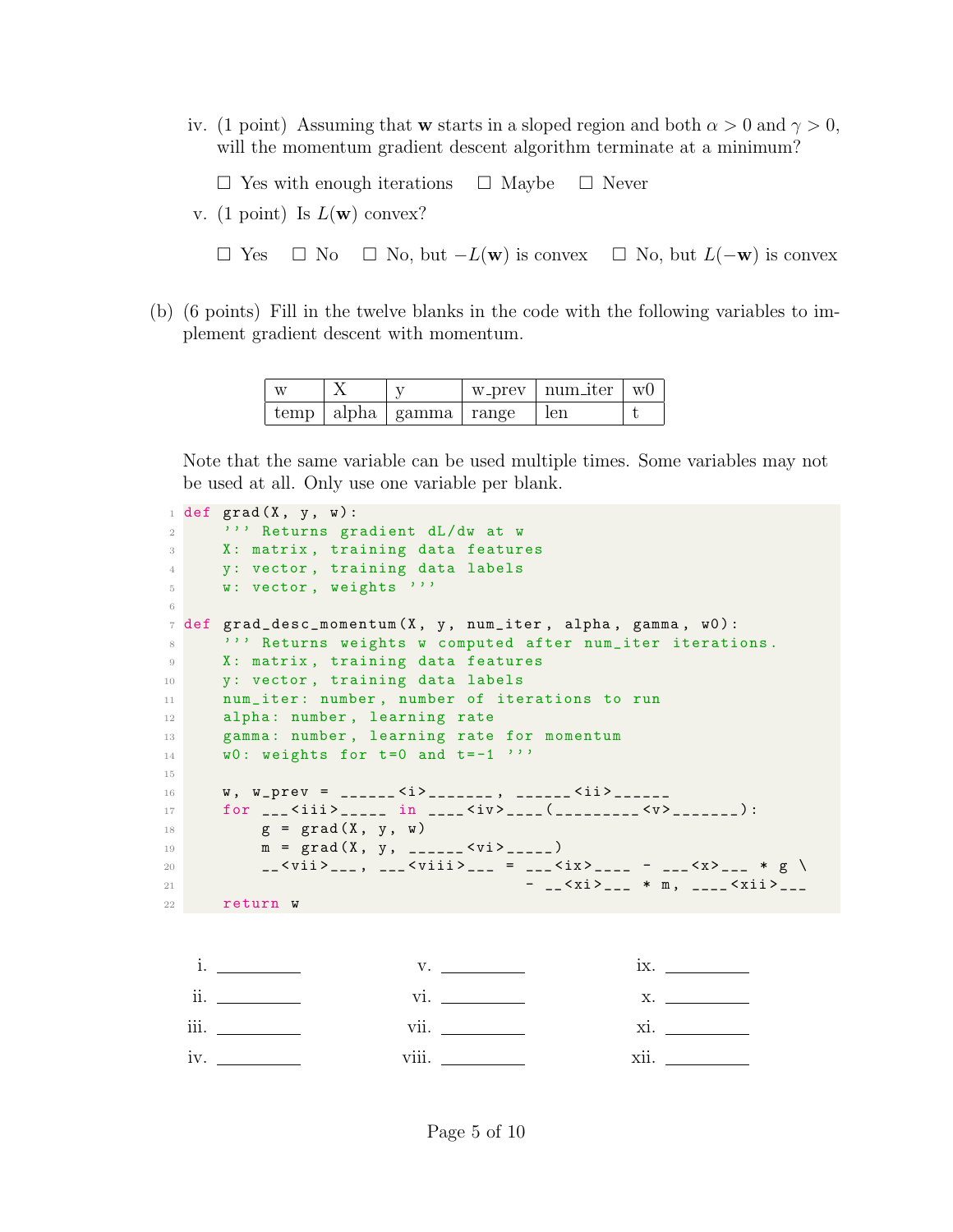- <span id="page-6-0"></span>5. Consider input space  $\mathcal{X} = \{1, 2, 3, 4\}$ , output space  $\mathcal{Y} = \{1, 2, 3, 4\}$  and action space R. Take the square loss:  $\ell(\hat{y}, y) = (\hat{y} - y)^2$ .
	- (a) (3 points) Fix x. Determine the constant c such that  $\mathbb{E}[(Y-c)^2|X=x]$  is minimized. Note that you need to take a derivative.

- (b) (3 points) Assume the following about the data generating distribution
	- The coordinate X is uniformly distributed on  $\mathcal{X}$ . So equal probability  $\frac{1}{4}$  to features  $\{1, 2, 3, 4\}.$
	- The coordinate Y given the coordinate X is uniformly distributed on  $\{1, \ldots, x\}$ . So equal probabilities  $\frac{1}{x}$  to labels  $\{1, \ldots, x\}$  conditional on feature x.

What is the target function? In other words, for fixed  $x$  how should we choose  $f^*(x)$  to minimize the expected square loss.

(c) (4 points) What is the expected square loss of the target function?

<span id="page-6-1"></span>6. (a) ([2](#page-7-1) points) Figure 2 contains a training set  $\{x_1, x_2, \ldots, x_{25}\}$ . Below we have several feature transformations. By themselves, which might allow us to separate the transformed data with a linear decision boundary? Select all possible choices.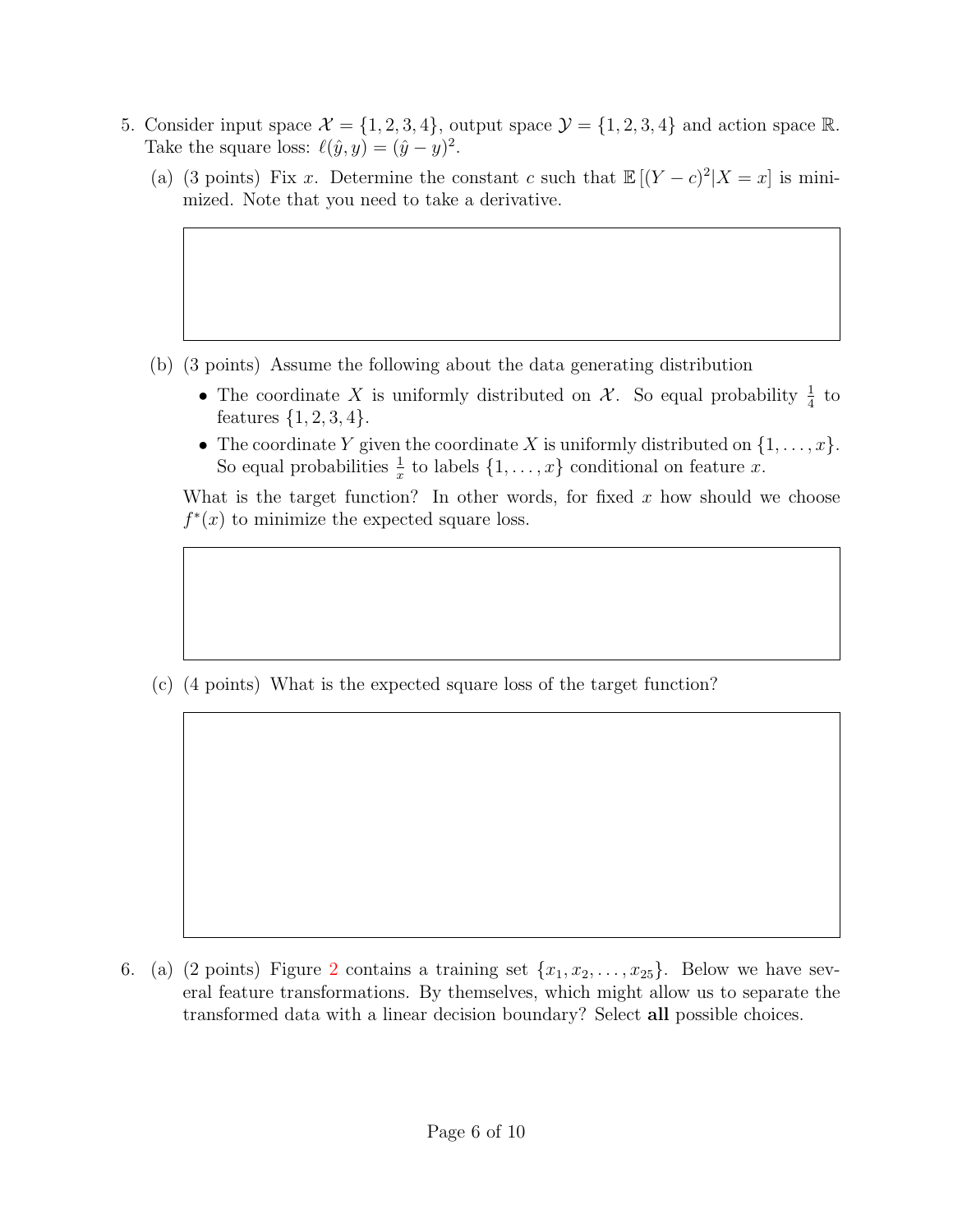<span id="page-7-1"></span>



- $\Box$  Adding features  $x_1^2, x_2^2, x_1x_2$
- $□$  Adding a feature that is 1 if  $x_2 \ge 10$  or  $-1$  if  $x_2 < 10$
- $\Box$  Adding a feature  $|x_1|$
- <span id="page-7-0"></span>7. Define the Huber loss function  $h : \mathbb{R} \to \mathbb{R}$  by

<span id="page-7-2"></span>
$$
h(x) = \begin{cases} x^2/2 & \text{if } |x| \le 1, \\ |x| - 1/2 & \text{if } |x| > 1. \end{cases}
$$

Consider the objective function

$$
J(w) = \lambda ||w||_2^2 + \frac{1}{n} \sum_{i=1}^n h(w^T x_i - y_i)
$$

where  $(x_1, y_1), \ldots, (x_n, y_n) \in \mathbb{R}^d \times \mathbb{R}$ . Fix  $\lambda > 0$ . Note that the function is differentiable.

(a) (3 points) We want to minimize  $J(w)$  using stochastic gradient descent. Assume the current data point is  $(x_i, y_i)$ . The step direction is given by  $v = -\nabla_w G(w)$ , for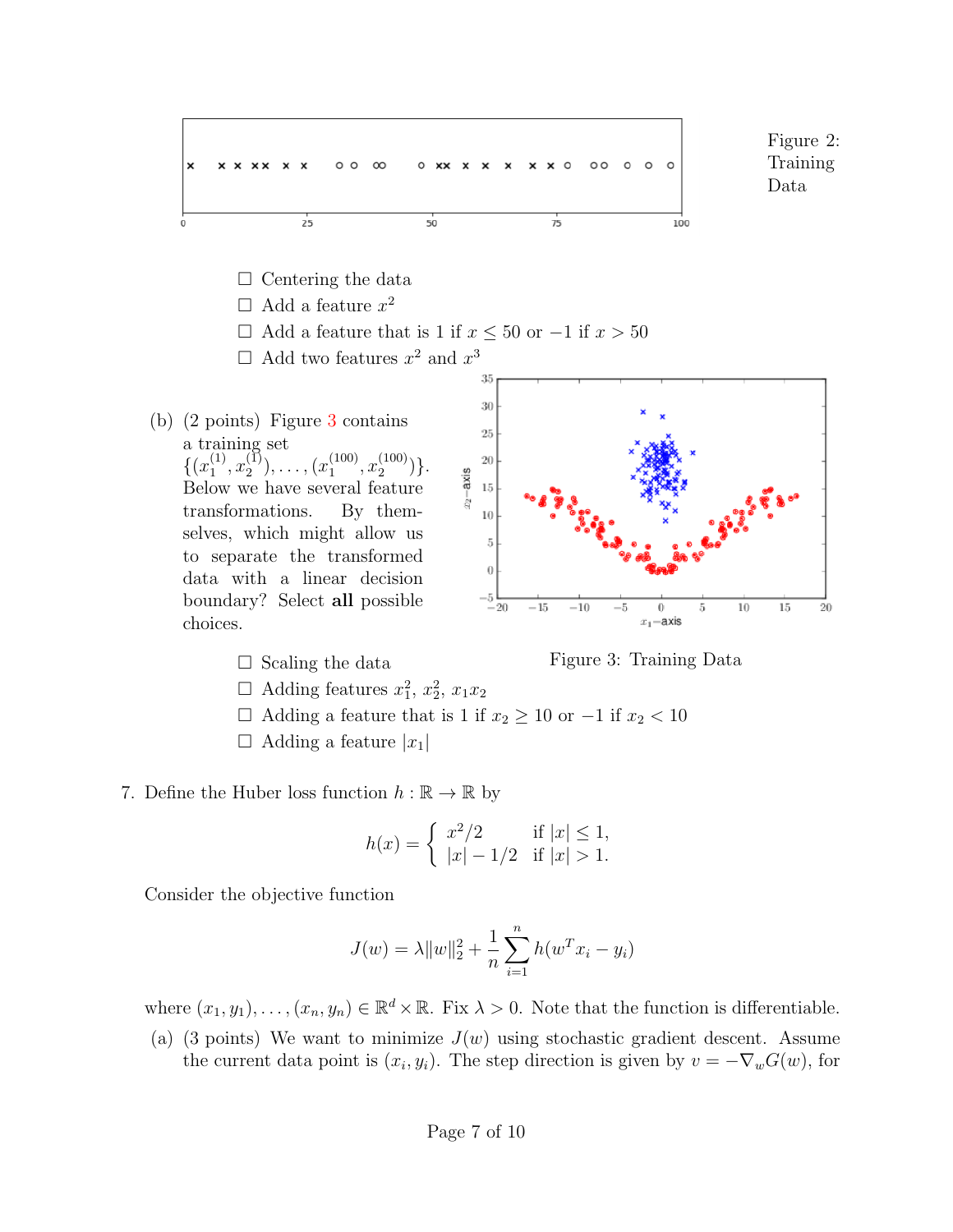some function  $G(w)$ . Give an explicit expression for  $G(w)$  in terms of h,  $\lambda$ , and the given data. You do not have to expand the function  $h$ .

(b) (3 points) Assume  $J(w)$  has a minimizer w<sup>\*</sup>. Give an expression for  $w^*$  in terms of a vector  $\alpha \in \mathbb{R}^n$  that is guaranteed by the representer theorem. You may use the design matrix  $X \in \mathbb{R}^{n \times d}$ .

(c) (3 points) Let  $k : \mathbb{R}^d \times \mathbb{R}^d \to \mathbb{R}$  be a Mercer kernel, and let  $K \in \mathbb{R}^{n \times n}$  denote the Gram matrix  $K_{ij} = k(x_i, x_j)$ . Give a kernelized form of the objective J in terms of K. Recall that  $w^T x_i = (Xw)_i$  where  $X \in \mathbb{R}^{n \times d}$  is the matrix with *i*th row  $x_i^T$ .

<span id="page-8-0"></span>8. Figure [4](#page-8-1) shows a training set in  $\mathbb{R}^2$ . Suppose that we use perceptron algorithm for classification. We record the total number of times each point occurs in the update step. Remember that if a point is misclassified, then it occurs in the update step.

| $x_1$ | $x_2$ |      | times misclassified |
|-------|-------|------|---------------------|
|       |       | $+1$ |                     |
|       |       | + l  |                     |
|       |       |      |                     |
| າ     |       |      |                     |
|       |       |      |                     |

<span id="page-8-1"></span>Figure 4: Training Data

(a) i. (3 points) Assume that the initial weight is  $w^{(0)} = [-3, 2, 1]$  where 1 is the offset term. So the feature  $x_3 = 1$  is constant. What is the equation of the separating line expressed in terms of  $x_1$  and  $x_2$  determined by the algorithm ?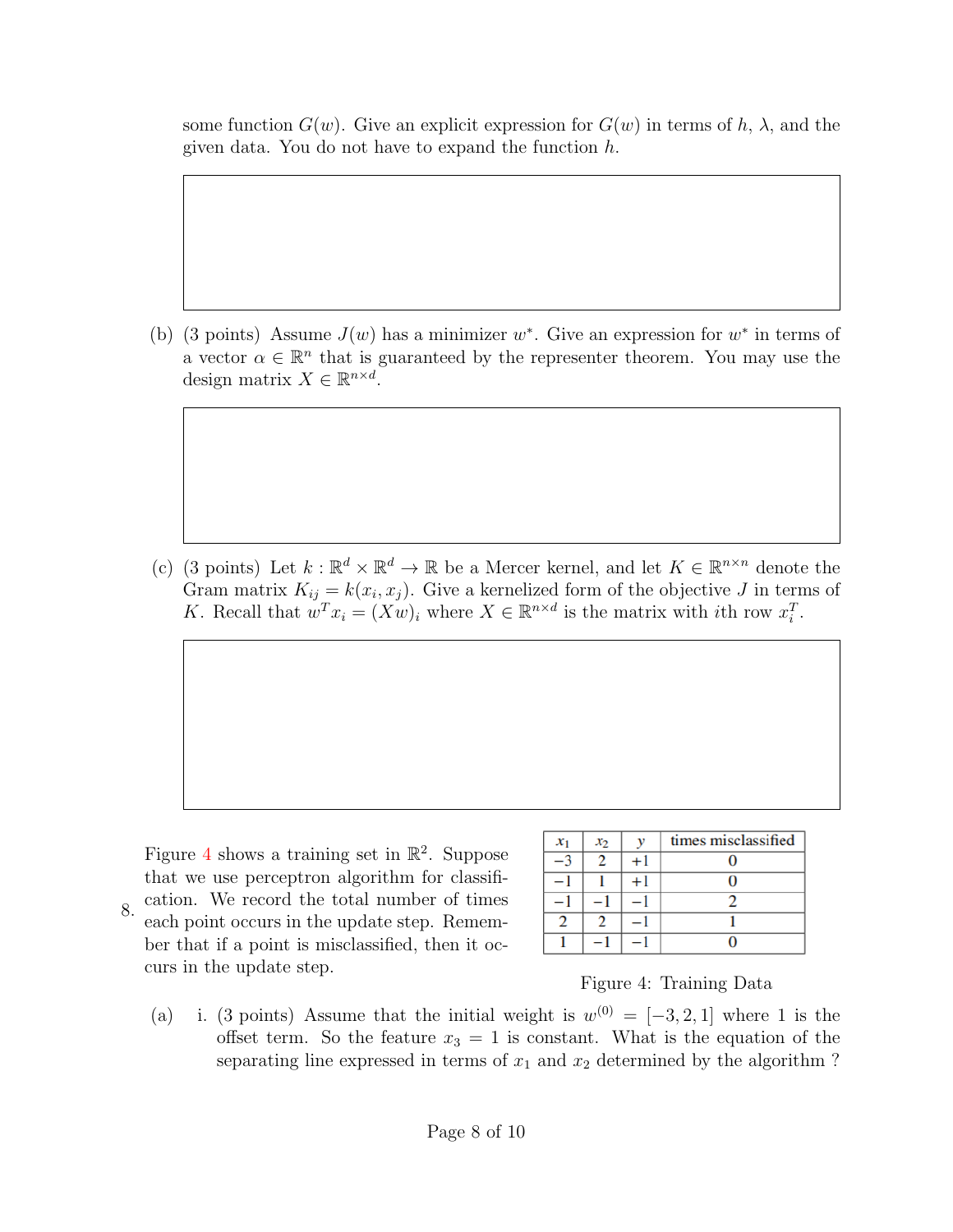ii. (1 point) In some cases, removing a single point can change the decision boundary. Here would removing a single point from the training set change the decision boundary? Please explain your answer.

iii. (2 points) If we added the point  $[2, -2]$  with label +1 to the training set, then would we obtain different results? In particular, would the algorithm converge?

Figure [5](#page-9-0) shows training data with two classes. We want to use hard-margin support vector machine. Remember that we choose the decision boundary to maximize the margin.



<span id="page-9-0"></span>Figure 5: Training Data